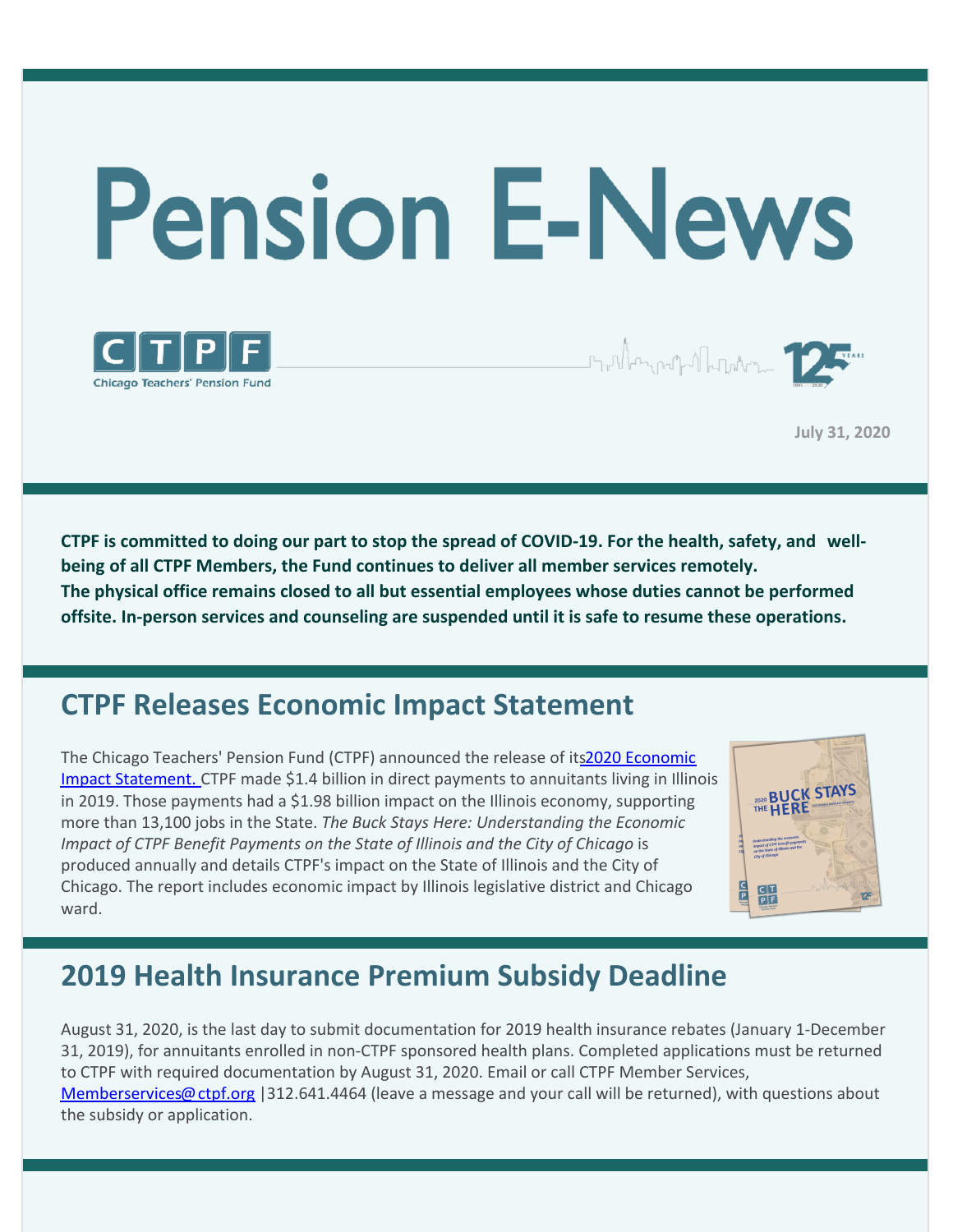## **2021 Health Insurance Open Enrollment Preview**

The 2021 Open Enrollment Period for health insurance will run from October 1 - 31, 2020. During this period, annuitants can enroll for the first time, add a dependent, or change a health insurance plan or carrier. CTPF will offer expanded educational programs by webinar and phone conference this fall. Telephone and video counseling appointments with counselors from CTPF's Member Services department will also be available.

#### **Update Contact Details with CTPF**

During the pandemic, we are using email and posting online more frequently. CTPF encourages you to maintain your updated contact details on file. Call 312.641.4464 (leave a message and your call will be returned), or email [Memberservices@ctpf.org](mailto:Memberservices@ctpf.org) to provide your primary email address and update any changes to the contact information we have on file.

#### **Mark Your Calendar: Open Enrollment Education Week**

CTPF will host a week of webinars and audio presentations the week of October 5-9. Morning presentations will be webinars with a full audio-video presentation that can be viewed from any internet-connected device. Two presentations will be audio only for individuals who do not have access to the internet. Register for all webinars and find dial-in information by clicking on the date at [www.ctpf.org/calendar](http://www.ctpf.org/calendar).

#### **Open Enrollment Materials**

2021 Open Enrollment Handbookwill be mailed to membersin September and posted online the day it is mailed.

# **2020 Teacher Trustee Election Notice**

This fall, CTPF will hold an election for two (2) Teacher Trustees to serve three-year terms from November 2020-2023. Nomination packets are now available. Find additional information and the official election notice on CTPF's [2020 Election Central page.](https://www.ctpf.org/2020-election-central)

# **CTPF COVID-19 Information & Resources**

CTPF has created our COVID-19 Response websitectpf.org/covid-19. This website link provides you with CTPF up-

to-date information on the Fund's operations during the pandemic.

| <b>Leave a Voicemail or Email Member Services</b><br>Member Services staff is answering questions and providing phone and video<br>counseling. Call 312.641.4464 (leave a message and your call will be returned), or<br>email <b>Memberservices@ ctpf.org</b> for assistance. Calls will be forwarded to<br>voicemail. Leave a message clearly stating your name, phone number, and the<br>nature of your inquiry. Your call will be returned as soon as possible. |
|---------------------------------------------------------------------------------------------------------------------------------------------------------------------------------------------------------------------------------------------------------------------------------------------------------------------------------------------------------------------------------------------------------------------------------------------------------------------|
| <b>Submit Documents Electronically</b><br>During the pandemic, CTPF staff does not have immediate access to incoming<br>mail, and U.S. mail processing may be delayed. The best way to send benefit<br>applications and documents to CTPF is by fax 312.641.7185 or email an<br>attachment (.pdf or .jpg) to imaging@ctpf.org.                                                                                                                                      |



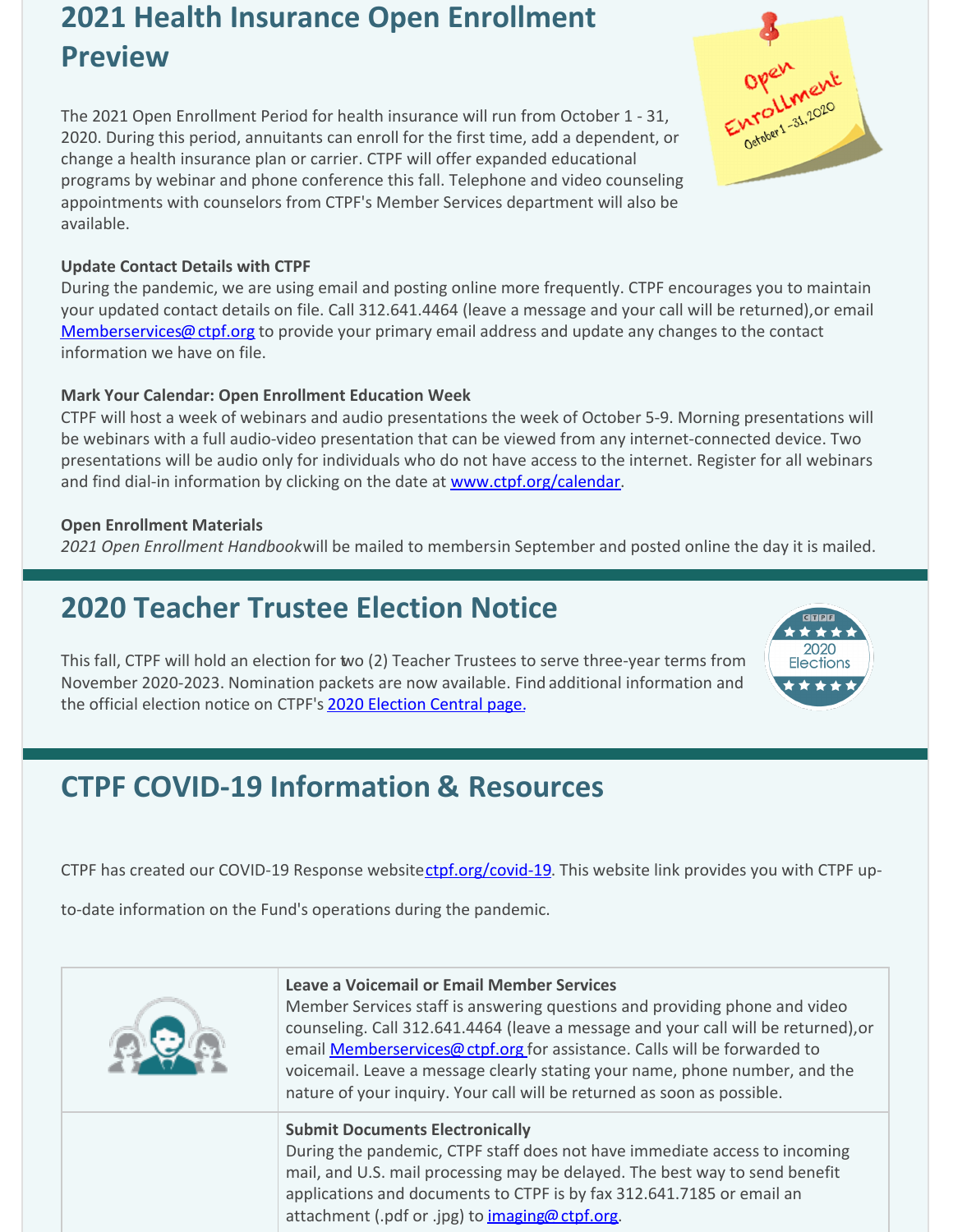| <b>Help with Scanning</b><br>Need to scan a document to email to CTPF but you don't have a scanner? A<br>printer or smartphone scanning app or smartphone camera can help you get the<br>job done. Click here for more information on scanning.                                                                                                                                                           |
|-----------------------------------------------------------------------------------------------------------------------------------------------------------------------------------------------------------------------------------------------------------------------------------------------------------------------------------------------------------------------------------------------------------|
| <b>Remote Notary Available</b><br>CTPF now offers remote notarization for CTPF documents. Members who would<br>like to use remote notary services should call 312.641.4464 (leave a message and<br>your call will be returned), or email Memberservices@ctpf.org, and request a<br>video conference for notarization. Find more information here.                                                         |
| <b>CTPF Health Plan Information</b><br>CTPF offers six health insurance plans for retirees. All plans now offer coverage<br>for COVID-19 diagnosis and treatment, and some have added additional<br>telehealth and mental health benefits. Find more information here, call the<br>number on the back of your health insurance card, or visit your carrier's website<br>for specific benefit information. |

# **Pension Payment Schedule & Update**

The schedule for mailing checks and direct deposit dates through September is listed below. **[Click here](https://www.ctpf.org/pension-payments)** for the full schedule.

| <b>Month</b>   | Last Day to<br><b>Submit an Address or Tax</b><br><b>Withholding Change</b> | <b>Check Mailing Date</b> | <b>Direct Deposit Date</b> |
|----------------|-----------------------------------------------------------------------------|---------------------------|----------------------------|
| August 2020    | July 16, 2020                                                               | July 30, 2020             | August 3, 2020             |
| September 2020 | August 14, 2020                                                             | August 28, 2020           | September 1, 2020          |
| October 2020   | September 15, 2020                                                          | September 29, 2020        | October 1, 2020            |
| November 2020  | October 15, 2020                                                            | October 29, 2020          | November 2, 2020           |

# **Employer Contribution Reporting**

Each pay period, Employers remit employee pension contributions to CTPF. Illinois law requires that these contributions be made within a certain time period. If the Employer does not send the funds within the required time, penalties may be assessed. Find the most recent list of delinquent employers [here.](http://ctpf.org/employer-contribution-reporting)